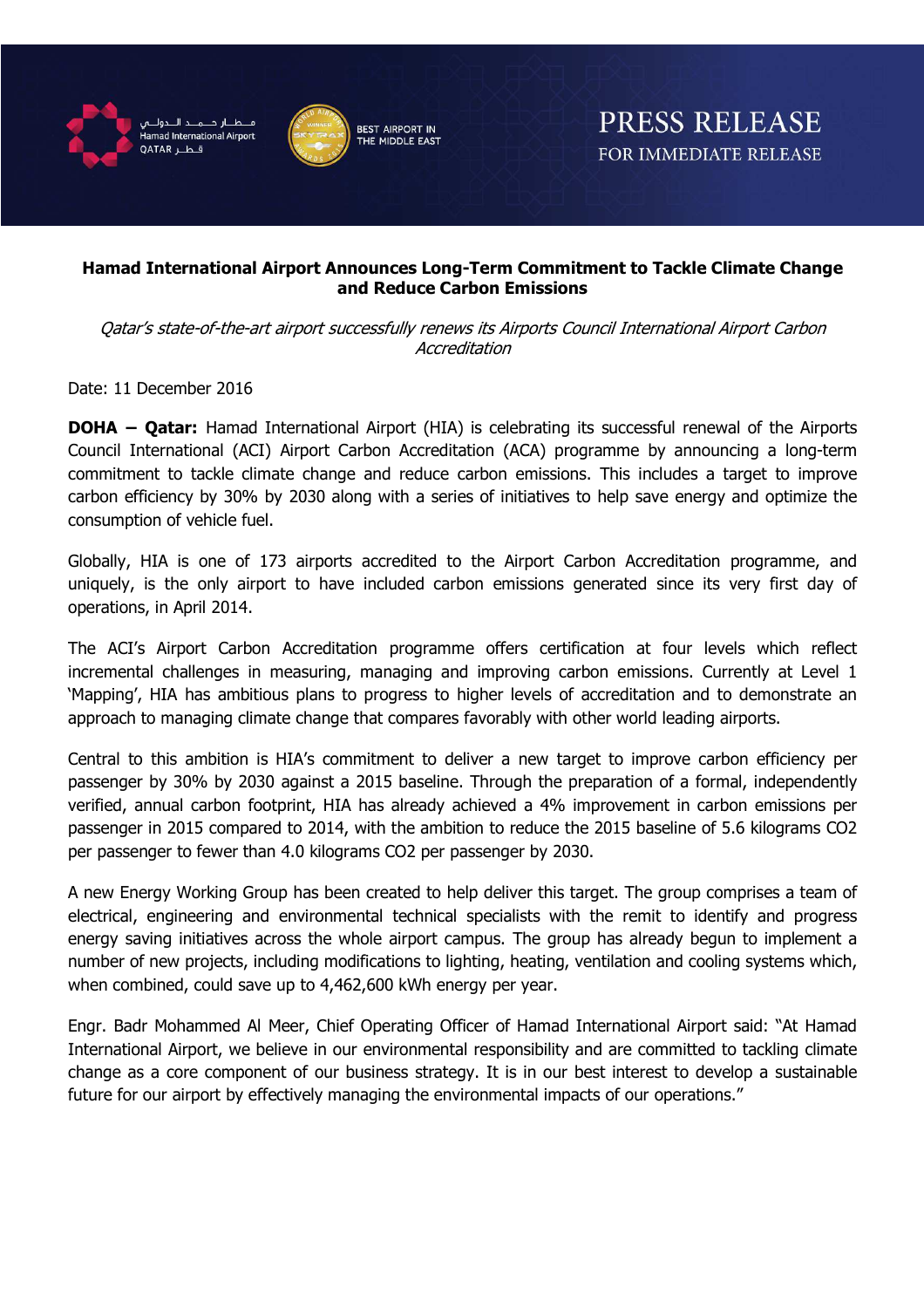

amad International Airport قط QATAR



PRESS RELEASE FOR IMMEDIATE RELEASE

Al Meer continued: "The Airports Council International's Airport Carbon Accreditation programme provides an ideal structure for us to plan and monitor the progress of our carbon programme, and to benchmark our approach against other world leading airports. We're actively pursuing the higher levels of Airport Carbon Accreditation by engaging all airport stakeholders to continually reduce energy demand through new technology and improved operational practices and by considering further investments in low carbon energy generation."

One such initiative plans to replace the existing High Pressure Sodium (HSP) apron flood lights and metal halide light fittings in the airport's passenger terminal transfer area with Light Emitting Diodes (LED), which will save an estimated 2,613,500kWh energy per year. Another example includes the installation of "speed doors" at vehicular entrances to airport buildings, such as baggage handling areas. These doors help to contain cooled air within the building, reducing the energy burden on cooling systems.

HIA recognizes that achieving its ambitious carbon target will depend on energy efficiency being built into the design of future airport development. Plans for a major extension of the airport terminal include consideration of certification to the silver level of the international green building scheme LEED, and will include over 11,000 m of photovoltaic cells forecast to generate up to 2,885 MWh energy per year.

Alongside enhancing the efficiency of the airport's infrastructure, HIA is also looking at optimizing its utilization of vehicles. To drive continual improvement in the efficiency of over 2,000 vehicles operating airside, a new Airport Vehicle Programme has been established. This programme brings together businesses operating airport vehicles within the airport boundary, and is focused initially on developing systems to improve the measurement of vehicle fuel consumption and efficiency.

The Airport Vehicle Programme has plans to support airport businesses to further improve vehicle management, such as introducing on-board telematics to enable the tracking and analysis of vehicle use and driver behavior. The programme will also provide a valuable role in sharing the experiences of businesses that have already begun to introduce new technology, such as Qatar Aviation Services, who have a fleet of clean vehicles which will expand from 66 to 91 electric vehicles early in 2017.

**- ENDS -**